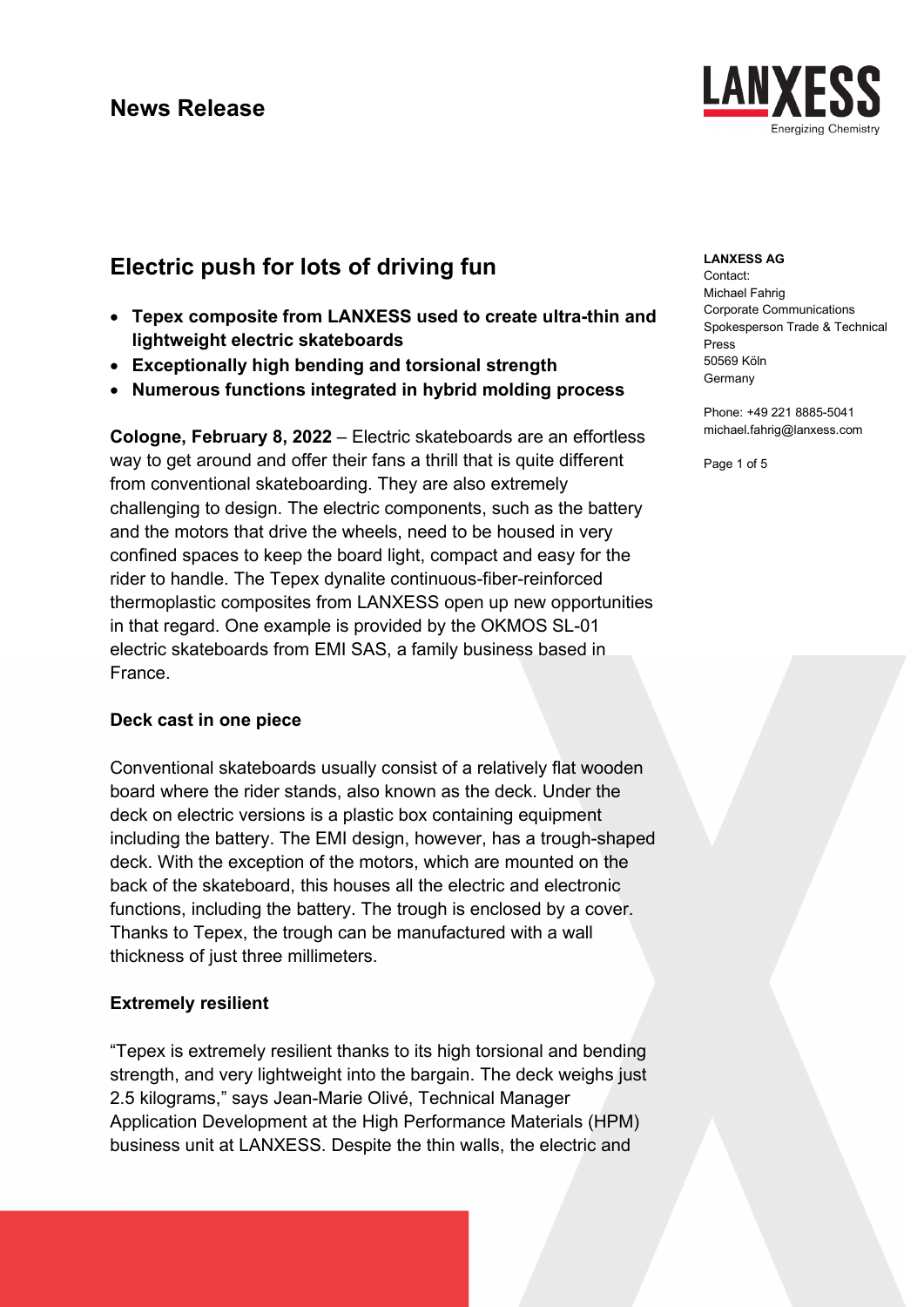

electronic components in the deck are safely protected against impact as well as moisture.

## **Efficient and highly integrated manufacturing**

The trough-shaped composite part is manufactured in a single hybrid molding process step. First of all, a robot inserts the metal base plate used to attach the truck axles into an injection molding tool. It then places a heated and plasticized Tepex section in the tool. In one operation, the section is then formed and the entire structure overmolded with a short-glass-fiber-reinforced plastic compound. "The process is very efficient and highly integrated, meaning that not only can the base plate be fixed in place, but fastening elements, wire ducting and the battery holder can also be mounted in the same operation. That means that unlike many conventional electric skateboards, the latter does not have to be screwed in separately," explains Jules Staedelin, manager for research and development at EMI.

## **A perfect match between composite and injection-molded material**

The composite section is made from polyamide-6-based Tepex dynalite 102-RG600(6), which is reinforced with six layers of continuous-glass-fiber rovings. The deck cover is also made from this material. LANXESS polyamide 6 Durethan BKV30H2.0EF is used for overmolding. This compound, which contains 30% short glass fibers by weight, is optimized precisely for this purpose. Its melt flows very easily , which means that even long flow paths can be implemented without any problems when the injection molding tool is being filled. You can find information about the Tepex product line and lightweight designs from LANXESS at [www.tepex.com](http://www.tepex.com/) and https://lightweight.lanxess.com.

EMI has developed its new electric skateboards entirely in France, and it manufactures them there as well. The injection molding tool for the hybrid molding process is also based on in-house expertise. The company, located in Saint-Louis in Alsace, made its name with

#### **LANXESS AG**

Contact: Michael Fahrig Corporate Communications Spokesperson Trade & Technical Press 50569 Köln **Germany** 

Phone: +49 221 8885-5041 michael.fahrig@lanxess.com

Page 2 of 5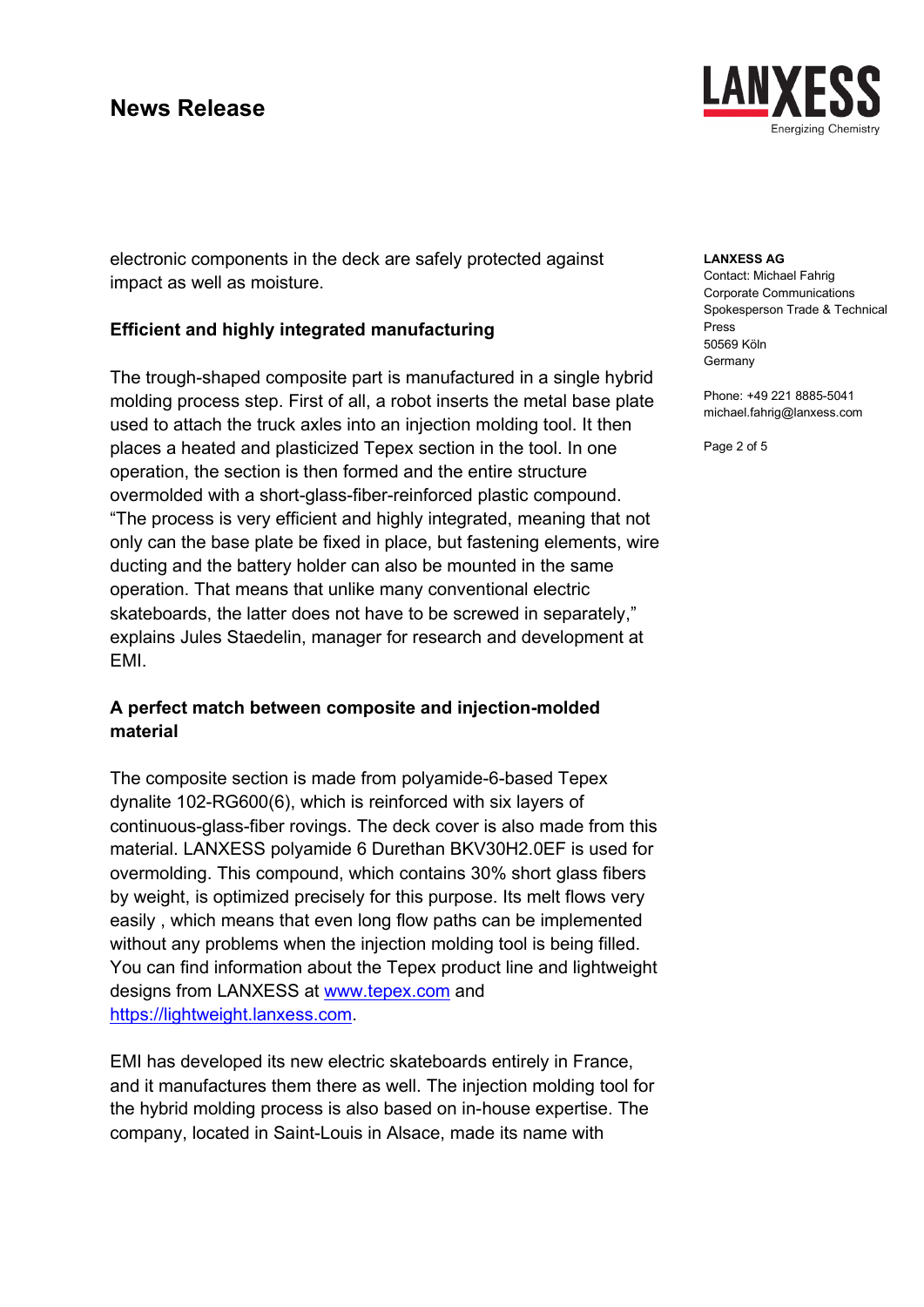

products such as continuous-fiber-reinforced plastic composite parts for lightweight vehicle structures. You can find more details about the new electric skateboards at [www.okmos.fr/.](http://www.okmos.fr/)

Not all countries permit electric skateboards to be ridden in public traffic areas. In Germany, for example, the Federal Ministry of Transport and Digital Infrastructure is working on regulations that would cover use on public roads, as small electric vehicles are viewed as a necessary element of modern mobility concepts.

#### **LANXESS AG**

Contact: Michael Fahrig Corporate Communications Spokesperson Trade & Technical Press 50569 Köln **Germany** 

Phone: +49 221 8885-5041 michael.fahrig@lanxess.com

Page 3 of 5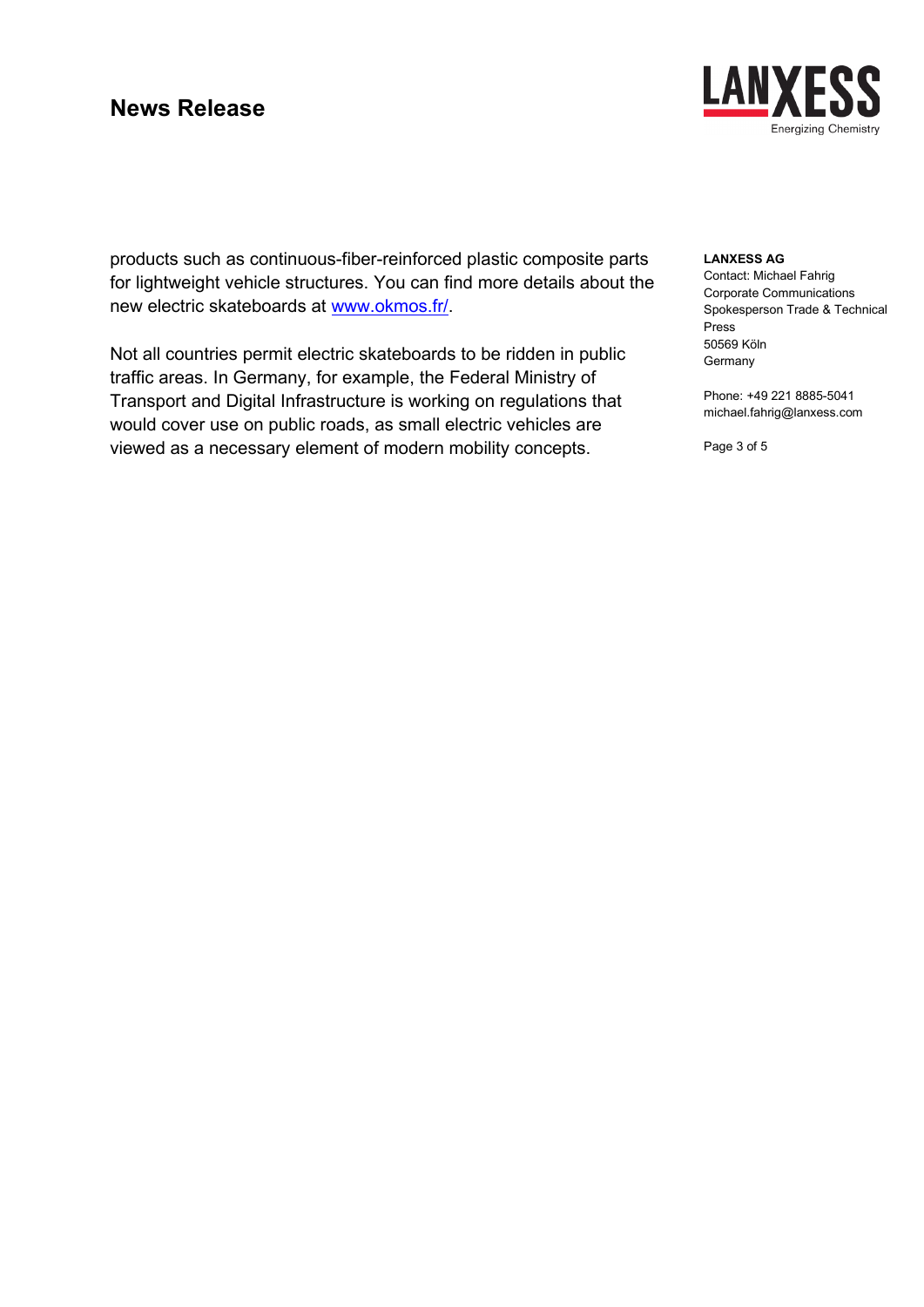

### **Images**



#### **LANXESS AG**

Contact: Michael Fahrig Corporate Communications Spokesperson Trade & Technical Press 50569 Köln **Germany** 

Phone: +49 221 8885-5041 michael.fahrig@lanxess.com

Page 4 of 5

The Tepex dynalite continuous-fiber-reinforced thermoplastic composites from LANXESS open up new opportunities in the construction of skateboards. One example is provided by the OKMOS SL-01 electric skateboards from EMI SAS, a family business based in France.

Photo: EMI



The trough-shaped deck houses all the electric and electronic functions, including the battery, except for the motors, which are mounted on the back of the skateboard.

Photo: EMI